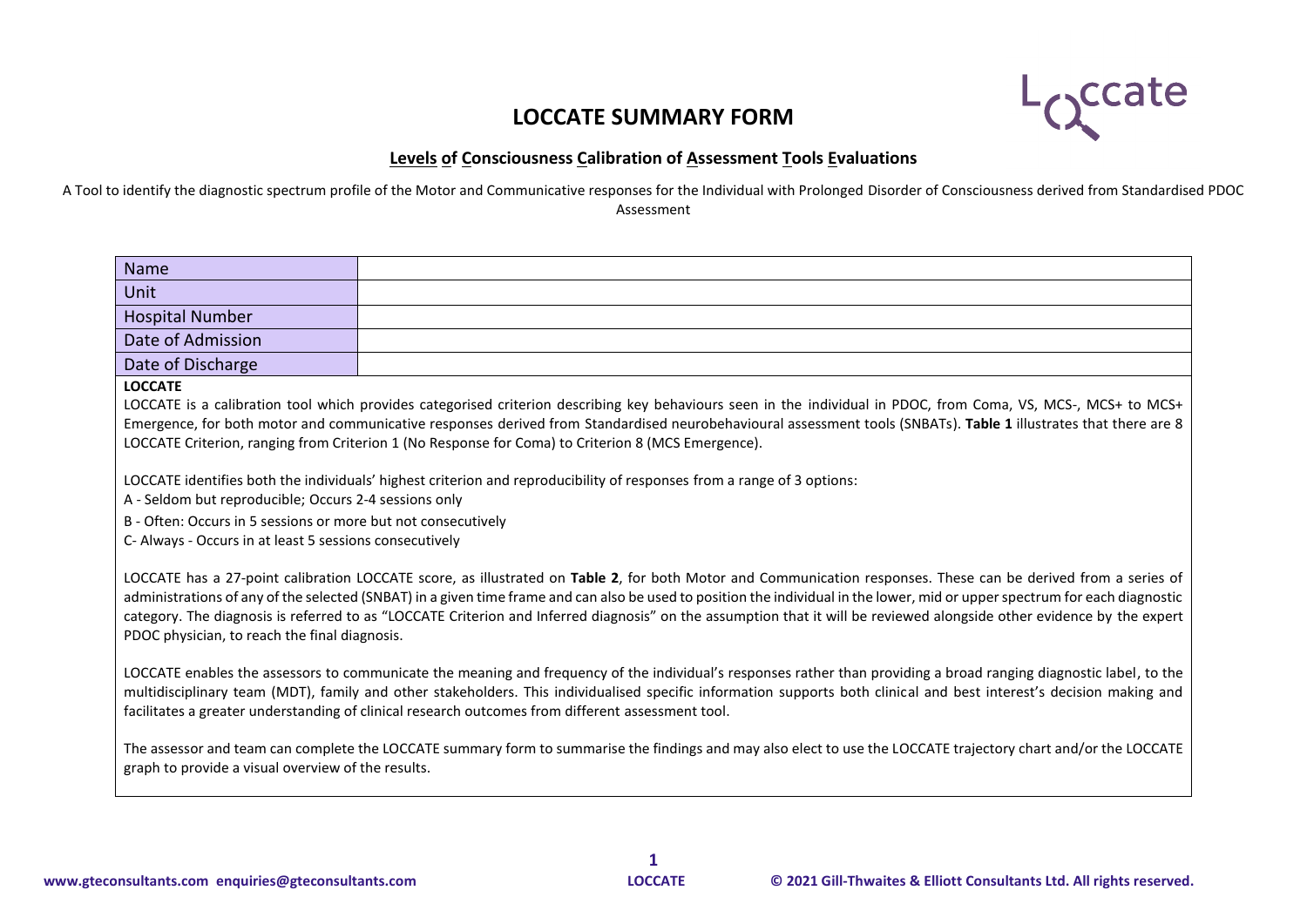| <b>LOCCATE criterion</b> | Inferred diagnosis  | Criteria                                                                                                                                                                                                                                                                                                | <b>Motor function/functional motor</b>                                                                                                                                                                                                                                                                                                                                                                                    | <b>Functional communication</b>                                                                                                                                                                                                                                 |
|--------------------------|---------------------|---------------------------------------------------------------------------------------------------------------------------------------------------------------------------------------------------------------------------------------------------------------------------------------------------------|---------------------------------------------------------------------------------------------------------------------------------------------------------------------------------------------------------------------------------------------------------------------------------------------------------------------------------------------------------------------------------------------------------------------------|-----------------------------------------------------------------------------------------------------------------------------------------------------------------------------------------------------------------------------------------------------------------|
| 8                        | <b>MCS Emergent</b> | Meets the RCP guidelines for emergence from<br>MCS by demonstrating the required number<br>of correct responses with one or more of the<br>following: choice-making/matched<br>pairs/functional use of an object or answering<br>biographical or situational questions on two<br>consecutive occasions. | <b>Motor function</b><br>Choice-making/matches and meets the RCP criteria for<br>emergence.<br><b>Functional Motor</b><br>Uses functional objects, for example, a pen, meeting<br>the RCP criteria.                                                                                                                                                                                                                       | Uses gesture or other methods of output (see output options) to<br>make needs known.<br>Makes choices or indicates "Yes/No" (see output options). Answers<br>questions to situational and/or autobiographical questions, meeting<br>the RCP criteria.           |
| $\overline{7}$           | MCS+ Upper          | Demonstrates one of the following: choice-<br>making/matched pairs/functional use of an<br>object.<br>Demonstrates "Yes/No" but does not meet<br>the RCP criteria. (Asking the client to )                                                                                                              | <b>Motor function</b><br>Choice-making/matches but does not meet RCP criteria<br>for emergence.<br><b>Functional Motor</b><br>Use of object, for example, a pen, but does not meet<br>the RCP criteria.                                                                                                                                                                                                                   | Uses gestures or other methods of output (see output options) to<br>make needs known.<br>Makes choices or indicates "Yes/No" (see output options). Answers<br>questions to situational and/or autobiographical questions but does<br>not meet the RCP criteria. |
| 6                        | MCS+ Mid            | Follows visual, verbal instruction, tactile cues<br>or discriminates. (Telling the client to )                                                                                                                                                                                                          | Follows instruction/cue or discriminates.                                                                                                                                                                                                                                                                                                                                                                                 | Demonstrates "Yes" and/or "No" but cannot functionally answer<br>questions when asked.                                                                                                                                                                          |
| 5                        | <b>MCS+ Lower</b>   | Responds appropriately directly to the type of<br>stimulus, interacting with stimuli, not to<br>verbal, written instruction or cues.                                                                                                                                                                    | <b>Motor function</b><br>Cause-and-effect, copying.<br>Presses the auditory feedback switch/iPad but does not<br>follow direct instruction.<br><b>Functional motor</b><br>Completes simple functional tasks without instruction,<br>for example, removes sock, adjusts hat, removes<br>glasses but not to instruction.                                                                                                    | Copies facial expression, gestures, words OR uses automatic speech<br>to finish phrase OR verbally responds appropriately to stimuli, for<br>example, "Go away" in response to having an injection.                                                             |
|                          | MCS-                | Localises to stimuli or meaningful<br>spontaneous responses.<br>OR<br>Communicative responses to specific stimuli<br>but not to instruction/cue/prompt.                                                                                                                                                 | <b>Motor function</b><br>Localises, visual fixation, pursuit;<br>➤<br>Body part towards stimulus;<br>⋗<br>For example, meaningfully and spontaneously<br>➤<br>brushes hair out of eyes (often repetitive).<br><b>Functional motor</b><br>➤<br>Active movement within guided activity felt with<br>facilitation;<br>➤<br>Unable to complete any aspect of task;<br>Unable to initiate task;<br>⋗<br>Manipulates form.<br>➤ | Communicative facial expression or meaningful vocalisation in<br>context or to specific technique or stimuli.<br>Intelligible verbalisation. Lacks meaning or not in context.                                                                                   |
| 3                        | <b>Coma or VS</b>   | Reflexive withdrawal responses to stimuli.<br><b>OR</b><br>Non-meaningful spontaneous responses.                                                                                                                                                                                                        | Withdrawal.<br>OR<br>Non-meaningful spontaneous responses.                                                                                                                                                                                                                                                                                                                                                                | Reflexive non-meaningful facial expression, non-meaningful<br>vocalisation to stimuli, and so on.                                                                                                                                                               |
| $\overline{2}$           |                     | Reflexive.                                                                                                                                                                                                                                                                                              | Reflexive.                                                                                                                                                                                                                                                                                                                                                                                                                | Reflexive non-meaningful facial expression.                                                                                                                                                                                                                     |
| $\mathbf{1}$             |                     | No response.                                                                                                                                                                                                                                                                                            | No response.                                                                                                                                                                                                                                                                                                                                                                                                              | No response.                                                                                                                                                                                                                                                    |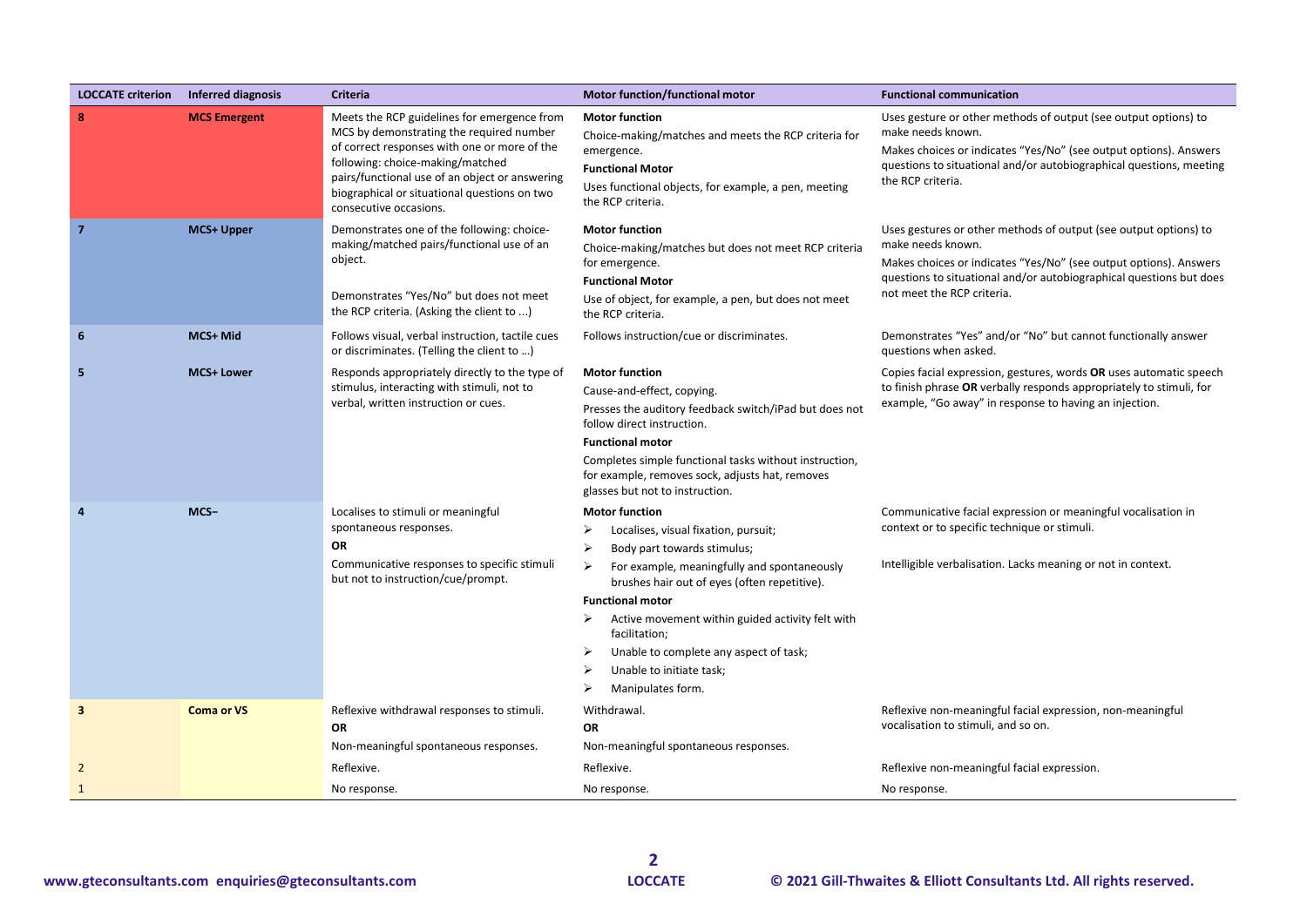| <b>Table 2 LOCCATE Calibration Score</b> |                     |                        |                         |  |  |  |  |  |
|------------------------------------------|---------------------|------------------------|-------------------------|--|--|--|--|--|
| <b>LOCATE</b>                            | <b>Inferred</b>     | <b>LOCCATE</b>         | <b>LOCCATE</b>          |  |  |  |  |  |
| <b>Inferred</b>                          | <b>Diagnostic</b>   | <b>Criterion and</b>   | <b>Calibration</b>      |  |  |  |  |  |
| <b>Diagnosis</b>                         | <b>Spectrum</b>     | <b>Reproducibility</b> | <b>Score LCS</b>        |  |  |  |  |  |
|                                          | <b>MCS Emergent</b> | 8                      | 27                      |  |  |  |  |  |
|                                          | <b>MCS + Upper</b>  | 7 <sup>C</sup>         | 26                      |  |  |  |  |  |
|                                          |                     | 7B                     | 25                      |  |  |  |  |  |
|                                          |                     | <b>7A</b>              | 24                      |  |  |  |  |  |
|                                          | MCS + Mid           | 6C                     | 23                      |  |  |  |  |  |
|                                          |                     | 6B                     | 22                      |  |  |  |  |  |
|                                          |                     | 6A                     | 21                      |  |  |  |  |  |
| <b>MCS</b>                               | <b>MCS + Lower</b>  | 5C                     | 20                      |  |  |  |  |  |
|                                          |                     | <b>5B</b>              | 19                      |  |  |  |  |  |
|                                          |                     | <b>5A</b>              | 18                      |  |  |  |  |  |
|                                          | MCS-                | 4C                     | 17                      |  |  |  |  |  |
|                                          |                     | 4 <sub>B</sub>         | 16                      |  |  |  |  |  |
|                                          |                     | 4A                     | 15                      |  |  |  |  |  |
|                                          | <b>VS Upper</b>     | 3 <sub>C</sub>         | 14                      |  |  |  |  |  |
|                                          |                     | 3B                     | 13                      |  |  |  |  |  |
|                                          |                     | 3A                     | 12                      |  |  |  |  |  |
| <b>VS</b>                                | <b>VS Mid</b>       | 2C                     | 11                      |  |  |  |  |  |
|                                          |                     | 2B                     | 10                      |  |  |  |  |  |
|                                          |                     | 2A                     | 9                       |  |  |  |  |  |
|                                          | <b>VS Lower</b>     | 1 <sub>vs</sub>        | 8                       |  |  |  |  |  |
|                                          | <b>COMA Upper</b>   | 3C                     | 7                       |  |  |  |  |  |
|                                          |                     | 3B                     | 6                       |  |  |  |  |  |
|                                          |                     | 3A                     | 5                       |  |  |  |  |  |
| <b>COMA</b>                              | <b>COMA Mid</b>     | 2C                     | 4                       |  |  |  |  |  |
|                                          |                     | 2B                     | 3                       |  |  |  |  |  |
|                                          |                     | 2A                     | $\overline{\mathbf{2}}$ |  |  |  |  |  |
|                                          | <b>COMA Lower</b>   | 1 COMA                 | 1                       |  |  |  |  |  |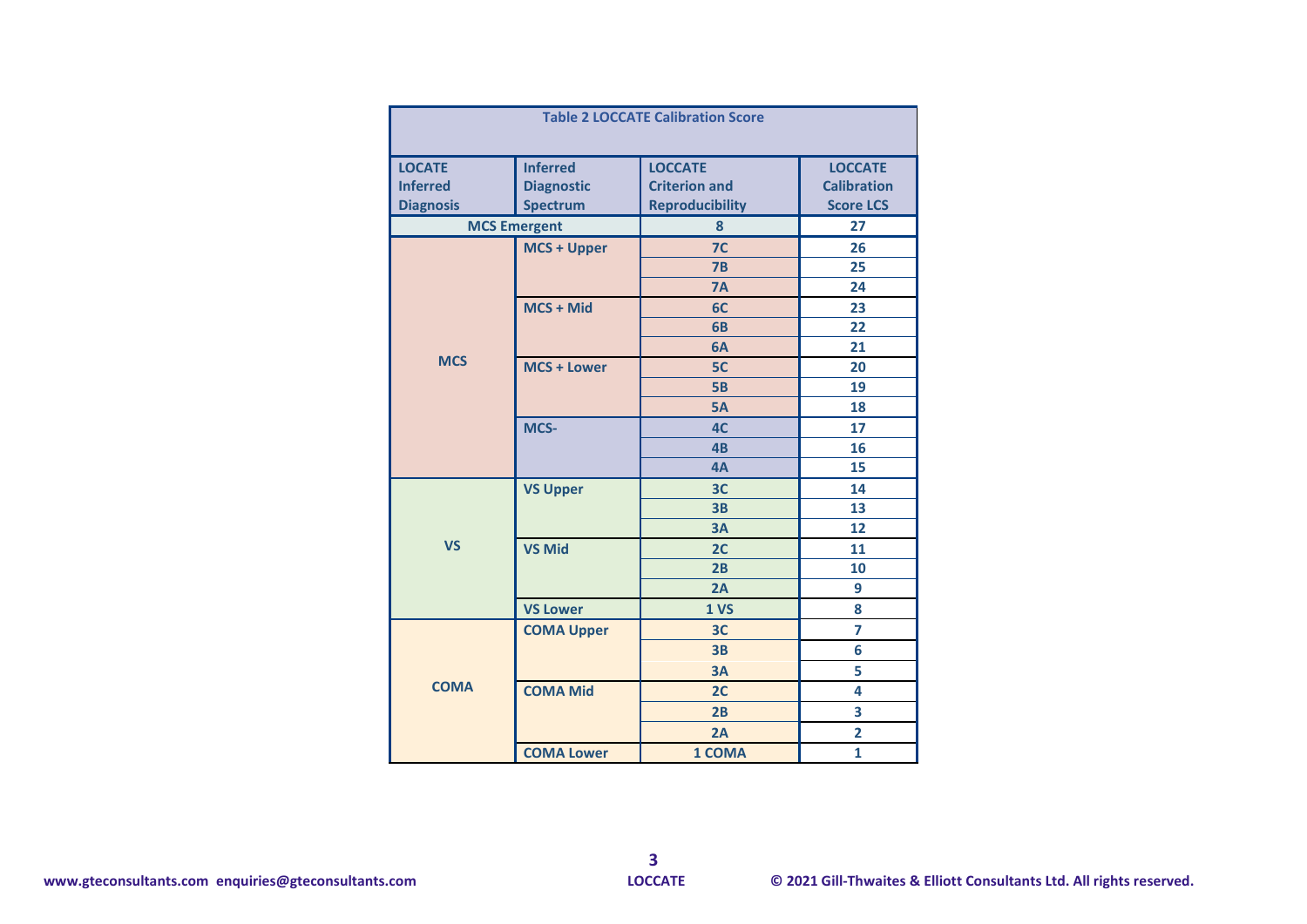|     | <b>LOCCATE Summary Form No:</b> |                             |                                          |                                                                                              |                                                                  |                                                                                   |                                                           |                                                                                      |                                                                                                    |                              |                                                                   |  |  |
|-----|---------------------------------|-----------------------------|------------------------------------------|----------------------------------------------------------------------------------------------|------------------------------------------------------------------|-----------------------------------------------------------------------------------|-----------------------------------------------------------|--------------------------------------------------------------------------------------|----------------------------------------------------------------------------------------------------|------------------------------|-------------------------------------------------------------------|--|--|
|     |                                 |                             |                                          |                                                                                              |                                                                  | Standardised neurobehavioural assessment tools (SNBATs) results<br><b>LOCCATE</b> |                                                           |                                                                                      |                                                                                                    |                              |                                                                   |  |  |
| No: | Assessment<br><b>Tool</b>       | No of<br><b>Assessments</b> | Assessor<br>Name/<br>Profession<br>/Unit | <b>Standardised</b><br>neurobehavioural<br>assessment tools<br>(SNBATs)<br><b>Date Range</b> | <b>SNBAT</b> Score and<br><b>Diagnosis</b><br>(where applicable) | Motor/<br>FC                                                                      | <b>Highest Responses/</b><br><b>Frequency Description</b> | <b>LOCCATE Criterion,</b><br><b>Reproducibility and</b><br><b>Inferred Diagnosis</b> | <b>LOCCATE</b><br><b>Calibration</b><br>Score and<br><b>Value</b><br><b>LCS</b><br>Per M and<br>FC | <b>Highest</b><br><b>LCS</b> | <b>Overall Highest</b><br><b>Criterion</b> and<br>reproducibility |  |  |
|     |                                 |                             |                                          |                                                                                              |                                                                  |                                                                                   |                                                           |                                                                                      | $\ddot{\cdot}$                                                                                     |                              |                                                                   |  |  |
|     |                                 |                             |                                          |                                                                                              |                                                                  |                                                                                   |                                                           |                                                                                      | $\ddot{\cdot}$                                                                                     |                              |                                                                   |  |  |
|     |                                 |                             |                                          |                                                                                              |                                                                  |                                                                                   |                                                           |                                                                                      | $\ddot{\phantom{a}}$                                                                               |                              |                                                                   |  |  |
|     |                                 |                             |                                          |                                                                                              |                                                                  |                                                                                   |                                                           |                                                                                      | $\ddot{\cdot}$                                                                                     |                              |                                                                   |  |  |
|     |                                 |                             |                                          |                                                                                              |                                                                  |                                                                                   |                                                           |                                                                                      | $\ddot{\cdot}$                                                                                     |                              |                                                                   |  |  |
|     |                                 |                             |                                          |                                                                                              |                                                                  |                                                                                   |                                                           |                                                                                      | $\ddot{\cdot}$                                                                                     |                              |                                                                   |  |  |

Loccate